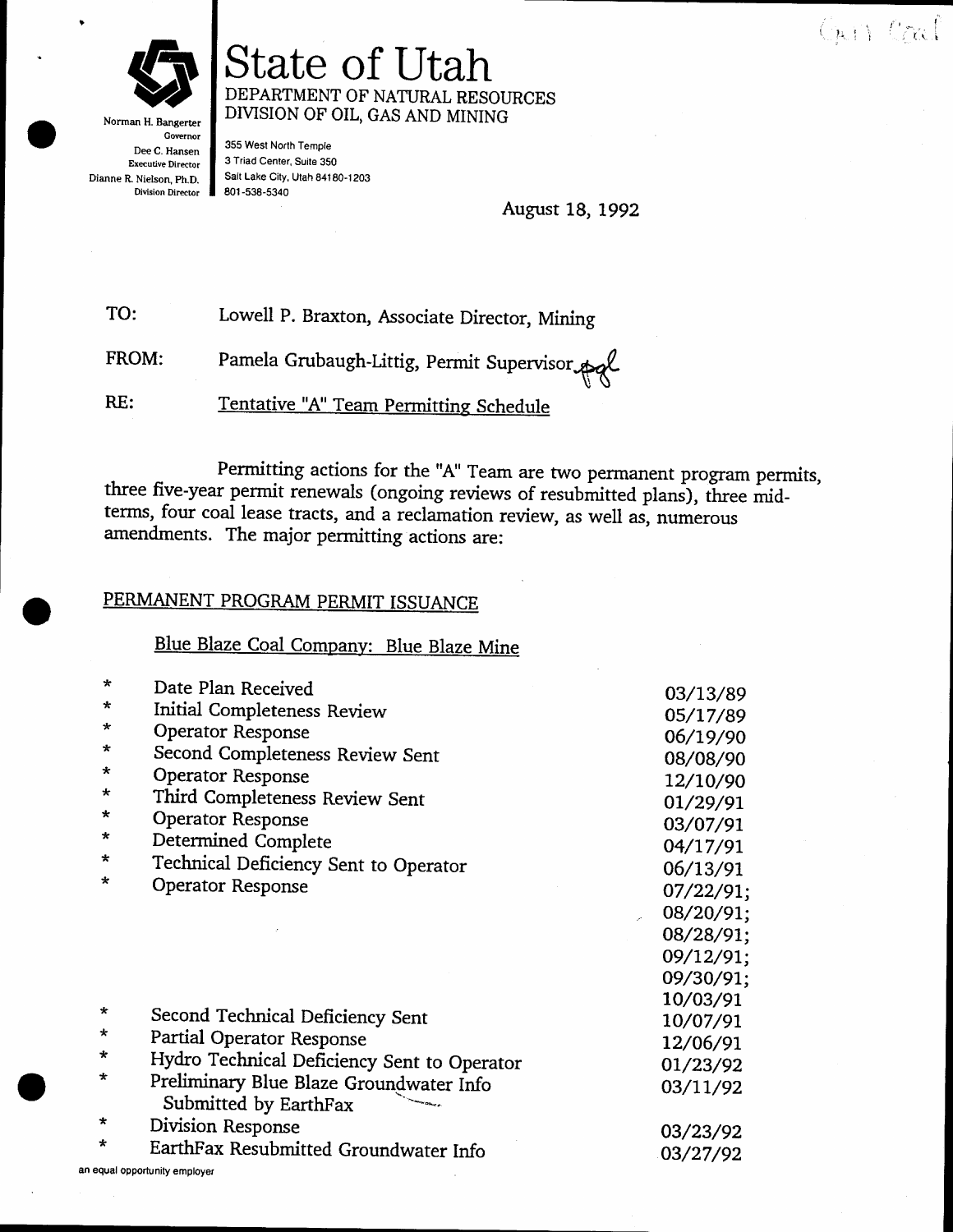Page 2<br>Tentative Schedule<br>"A" Team August 18, 1992

## PERMANENT PROGRAM PERMIT ISSUANCE (Continued)

### **Blue Blaze Mine (Continued)**

| *        | Third Technical Deficiency Sent to Operator                                                                                      | 04/15/92             |
|----------|----------------------------------------------------------------------------------------------------------------------------------|----------------------|
| *<br>*   | Operator Resubmits (EarthFax-Substantially New Document) 05/11/92                                                                |                      |
| *        | Permit Put on Highest Priority                                                                                                   | 05/13/92             |
| *        | EarthFax Coordinates Deficiencies Daily                                                                                          | 05/14-29/92          |
| *        | Received Notification to Issue Permit Before 6/1/92<br>Prepared Technical Analysis (for Limited Permit)<br>with Ten Stipulations | 05/19/92             |
| *        | Certificate of Insurance Submitted                                                                                               | 05/29/92             |
| *        | Letter Sent Notifying Blue Blaze -- Must Submit Bond<br>Before Permit Issued                                                     | 05/29/92             |
| *        |                                                                                                                                  | 06/04/92             |
| *        | Letter Sent with Stipulations that Must be Addressed<br>Blue Blaze Coal Company Submits Stipulation Response                     | 06/24/92<br>07/31/92 |
|          | Garfield Coal Company                                                                                                            |                      |
| $^\star$ | Met with Representatives for Mapping                                                                                             | 04/29/92             |
| *        | Met with Hydrologist on Project                                                                                                  | 05/12/92             |
| $\star$  | Meet with Soils Representative                                                                                                   | 09/92                |
|          | FIVE-YEAR RENEWALS                                                                                                               |                      |
|          | PacifiCorp Electric: Des-Bee-Dove Mine                                                                                           |                      |
| $^\star$ | Date Five Year Renewal Received                                                                                                  | 04/27/90             |
| *        | Initial Completeness Review                                                                                                      | 06/25/90             |
| *        | Partial Operator Response                                                                                                        | 09/07/90             |
| *        | Cessation Order (CO #90-20-2-1) Issued Due to                                                                                    |                      |
|          | Lack of "Completeness" of Permit Renewal                                                                                         | 09/20/90             |
| *        | Operator Response to Initial                                                                                                     |                      |
| *        | Completeness Review in Rewritten Format                                                                                          | 09/27/90             |
| *        | Determination of Completeness<br>Division Issues Technical Deficiencies                                                          | 11/16/90             |
| *        |                                                                                                                                  | 12/14/90             |
| $\star$  | Operator Response to Technical Deficiencies<br>Operator Submits Additional Information                                           | 02/07/91             |
| ∗        | Permit Renewed With Nine (9)-Conditions                                                                                          | 05/29/91             |
|          | CO #C90-20-2-1 Is Terminated                                                                                                     |                      |
| *        | Response to Nine (9) Conditions                                                                                                  | 05/31/91             |
|          |                                                                                                                                  | 08/15/91             |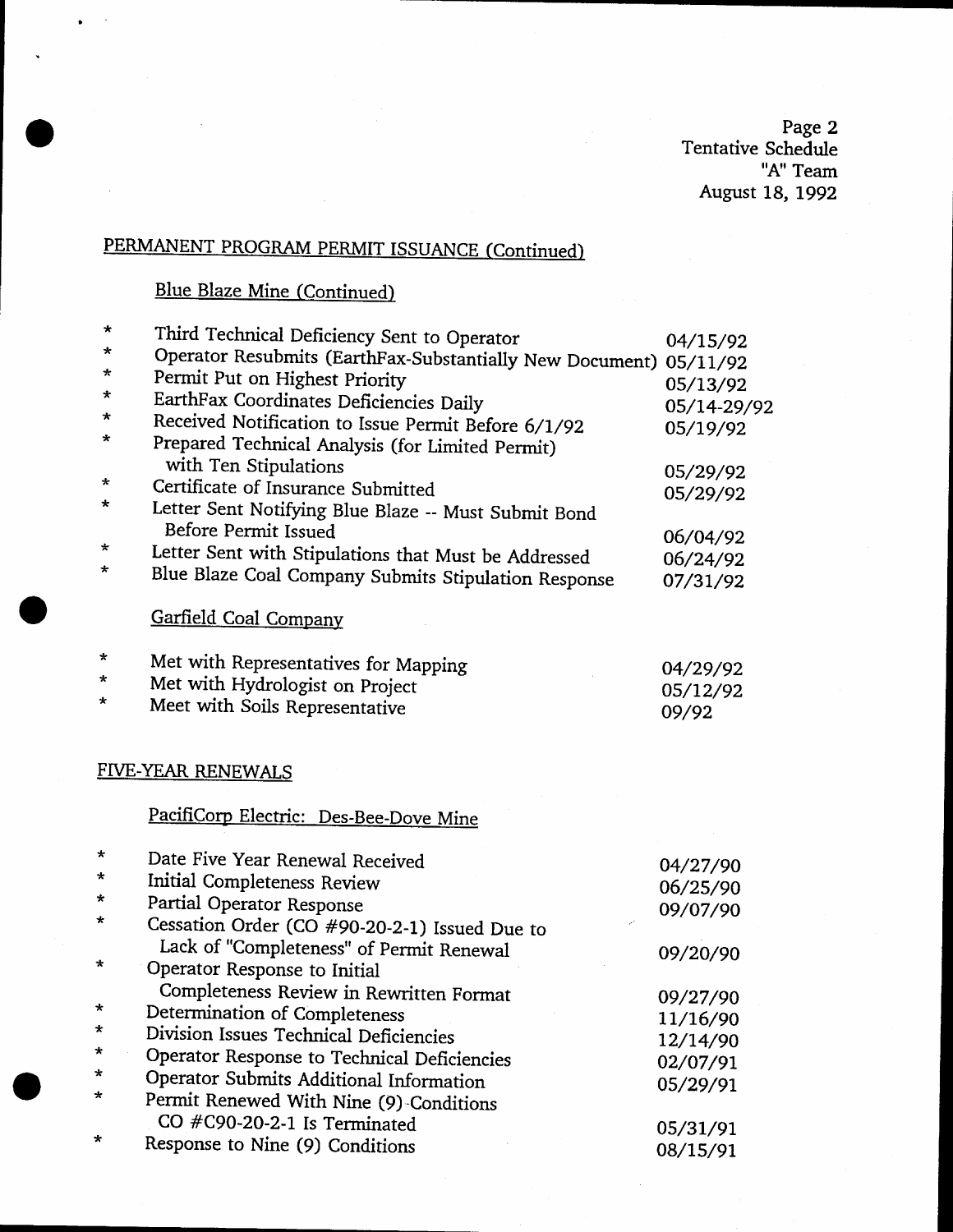Page 3<br>Tentative Schedule<br>"A" Team" August 18, 1992

## FIVE-YEAR RENEWALS (Continued)

## PacifiCorp Electric: Des-Bee-Dove Mine (Continued)

| *          | Division Response to Conditions                     | 12/13/91 |
|------------|-----------------------------------------------------|----------|
| $\star$    | <b>Operator Response</b>                            | 02/18/92 |
| *          | Division Response                                   | 03/26/92 |
| *          | Operator Response (+ Erosion Task Force App XVI)    | 04/24/92 |
| $\star$    | Deficiency Letter Sent                              | 05/06/92 |
| *          | Operator Response                                   | 06/12/92 |
|            |                                                     |          |
|            | Co-Op Mining Company: Bear Canyon Mine              |          |
| $\star$    | Operator Submits Five-Year Renewal Application      | 07/13/90 |
| *          | Division Issues Determination of Completeness       | 09/01/90 |
| *          | Technical Deficiency Sent to Operator               | 09/19/90 |
| *          | Formal Protest to Five-Year Renewal;                |          |
|            | Request for Informal Hearing                        | 10/10/90 |
| *          | Operator Response                                   | 10/19/90 |
|            |                                                     | 10/22/90 |
|            |                                                     | 10/31/90 |
| $\star$    | CO #C90-26-1-1 Issued Due to Publication Problems   | 11/02/90 |
| *          | NOV #N90-34-1-1 Issued Due to Need                  |          |
|            | for Updating Maps in Plan                           | 11/26/90 |
| *          | Division Order Issued Requesting 18 Permit Changes  | 11/27/90 |
| *          | Operator Submits Partial Response to Division Order | 01/21/91 |
| $\star$    | <b>Operator Submits New Maps</b>                    | 02/25/91 |
| $\star$    | Inadequacy of Maps Informally Given to Operator     | 03/21/91 |
| *          | Operator Submits Revised Maps                       | 04/08/91 |
|            |                                                     | 04/22/91 |
| $^\star$   | Operator Submits Partial Response to                |          |
|            | Division Order (NOV #N91-20-1-1)                    | 04/24/91 |
| $\star$    | Hindrance Violation Issued Due to                   |          |
|            | Failure to Submit All Information to Division Order | 04/26/91 |
| *          | Updated Maps and Plans Submitted                    | 05/03/91 |
|            |                                                     | 05/17/91 |
| $^\ast$    | Permit Renewed                                      | 05/20/91 |
| $^{\star}$ | More Information Re: The Division                   |          |
|            | Order is Submitted by Operator                      | 05/24/91 |
| $\star$    | Technical Review of Division Order Completed        |          |
|            | (NOV Terminated)                                    | 09/03/91 |
| *          | More Division Order Information Submitted           | 12/30/91 |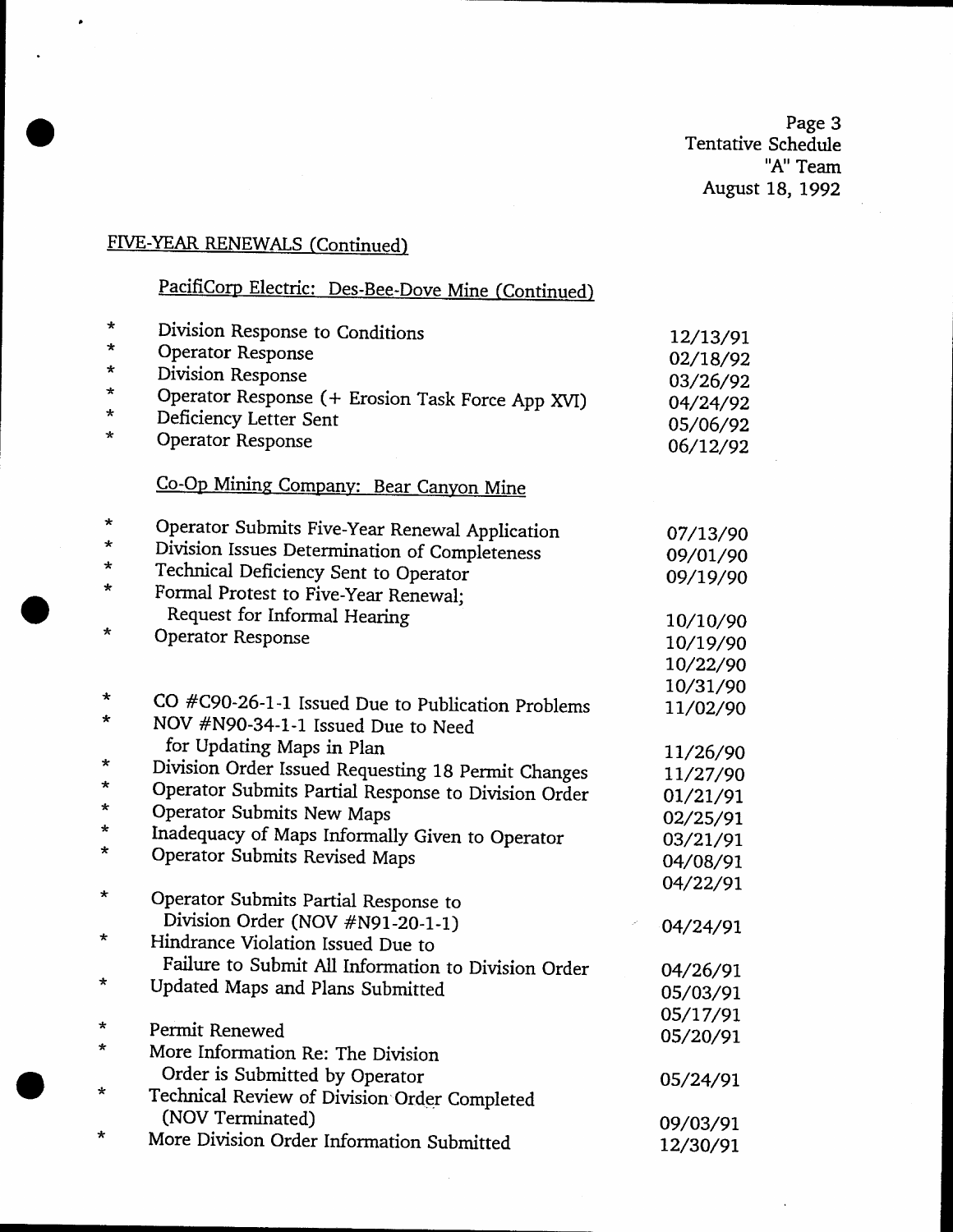Page 4 Tentative Schedule "A" Team August 18, 1992

### FIVE-YEAR RENEWALS (Continued)

### Co-Op Mining Company: Bear Canyon Mine (Continued)

| $\star$  | Complete Reclamation of Highwall Approved                | 05/03/92 |
|----------|----------------------------------------------------------|----------|
| *        | Hydrogologic Information Submitted                       | 07/31/92 |
| $^\star$ | Division Letter Sent Stating Revised PHC Required        | 08/04/92 |
| *        | Revised PHC Submitted                                    | 08/17/92 |
|          |                                                          |          |
|          | Sunnyside Coal Company: Sunnyside Mine                   |          |
| ☆        | Operator Submits Five-Year Renewal                       |          |
|          | Application in New Format                                | 10/09/90 |
| *        | Division Issues Completeness                             | 11/20/90 |
| *        | Permit Successively Renewed                              | 01/20/91 |
| *        | <b>Overall Field Review</b>                              | 07/10/91 |
| *        | Division Continues Review of New                         |          |
|          | <b>Format Application</b>                                | 12/91    |
| *        | <b>Completeness Document Sent</b>                        | 02/07/92 |
| *        | Operator Response Due                                    | 03/31/92 |
| $^\star$ | <b>Extension Granted for Submittal</b>                   | 07/06/92 |
| *        | Final Extension Granted to                               |          |
|          |                                                          | 09/01/92 |
|          | PacifiCorp Electric: Deer Creek Mine                     |          |
| *        | Operator Submits Five-Year Renewal                       |          |
|          | Application in New Format                                | 10/09/90 |
| *        | Division Issues Completeness on Old Application          | 12/07/90 |
| *        | Permit Successively Renewed on Old Application           | 02/07/91 |
| *        | Operator Submitted Updated Legal & Financial Information | 01/15/92 |
| *        |                                                          |          |
|          | Operator Submits "Rosetta Stone" to Decipher             |          |
| $^\ast$  | Approved Plan to Reformatted Plan                        | 03/16/92 |
| *        | <b>Review Sent</b>                                       | 04/15/92 |
| $\star$  | Meeting on Plan                                          | 06/17/92 |
|          | Second Meeting on Plan                                   | 08/13/92 |
| *        | Team Review of Updates Due                               | 09/04/92 |
|          |                                                          |          |
|          | Beaver Creek Coal Company: Gordon Creek #3 and #6 Mine   |          |
| *        | Five-Year Renewal Application Submitted                  | 09/05/91 |
| *        | Determined Complete                                      | 09/11/91 |
|          |                                                          |          |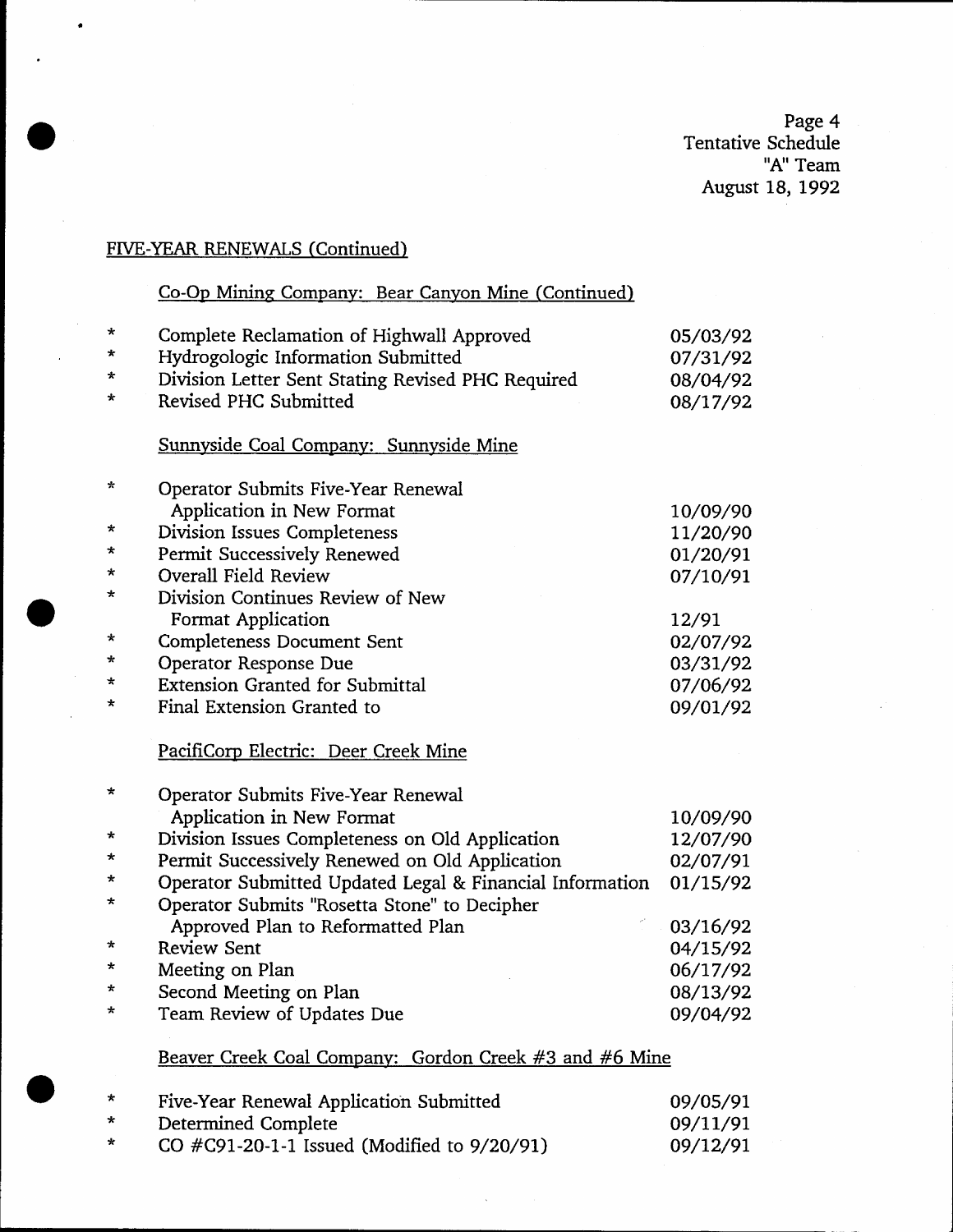page 5 Tentative Schedule "A" Team August 18, 1992

## FIVE-YEAR RENEWALS (Continued)

# Beaver Creek Coal Company: Gordon Creek #3 and #6 Mine (Continued)

| *<br>*<br>$\star$<br>*<br>*      | Technical Deficiencies Issued<br>Permit Expires<br>Operator Submits Responses to Conditions<br><b>Conditions Approved</b> | Permit Renewed (CO Terminated) with Three Conditions                                                                                                                                             | 09/13/91<br>09/19/91<br>11/12/91<br>12/12/91<br>02/25/92 |
|----------------------------------|---------------------------------------------------------------------------------------------------------------------------|--------------------------------------------------------------------------------------------------------------------------------------------------------------------------------------------------|----------------------------------------------------------|
|                                  | Hidden Valley Coal: Hidden Valley Mine                                                                                    |                                                                                                                                                                                                  |                                                          |
| $\star$<br>*<br>$\star$          | Five-Year Renewal Application Submitted<br>Determination of Completeness<br>Permit Renewed                                |                                                                                                                                                                                                  | 09/25/91<br>10/22/91<br>01/30/92                         |
|                                  |                                                                                                                           | Cyprus-Plateau Mining Company: Star Point Mine<br>(In Conjunction with Castle Valley Ridge Lease Tract)                                                                                          |                                                          |
| $\star$<br>$\star$<br>$^{\star}$ | Operator Submitted<br>Determined Renewal Complete<br>Permit Renewed for Current Permit Area Only                          |                                                                                                                                                                                                  | 09/17/91<br>11/27/91<br>01/28/92                         |
|                                  | <b>MID-TERM REVIEWS</b>                                                                                                   |                                                                                                                                                                                                  |                                                          |
| ∗                                | Wildcat Loadout                                                                                                           | - Begin July 1991<br>Letter Sent 09/16/91 to Commence Mid-Term<br>Completed December 4, 1991                                                                                                     |                                                          |
| $\star$                          | C.V. Spur                                                                                                                 | - Begin September 1991<br>Letter Sent 09/17/91 to Commence Mid-Term<br>Letter Sent 02/04/92<br>Response Received 04/15/92<br>Review Sent 06/08/92<br>Response Due 06/25/92<br>Completed 06/30/92 |                                                          |

**Service Controller Controller Controller**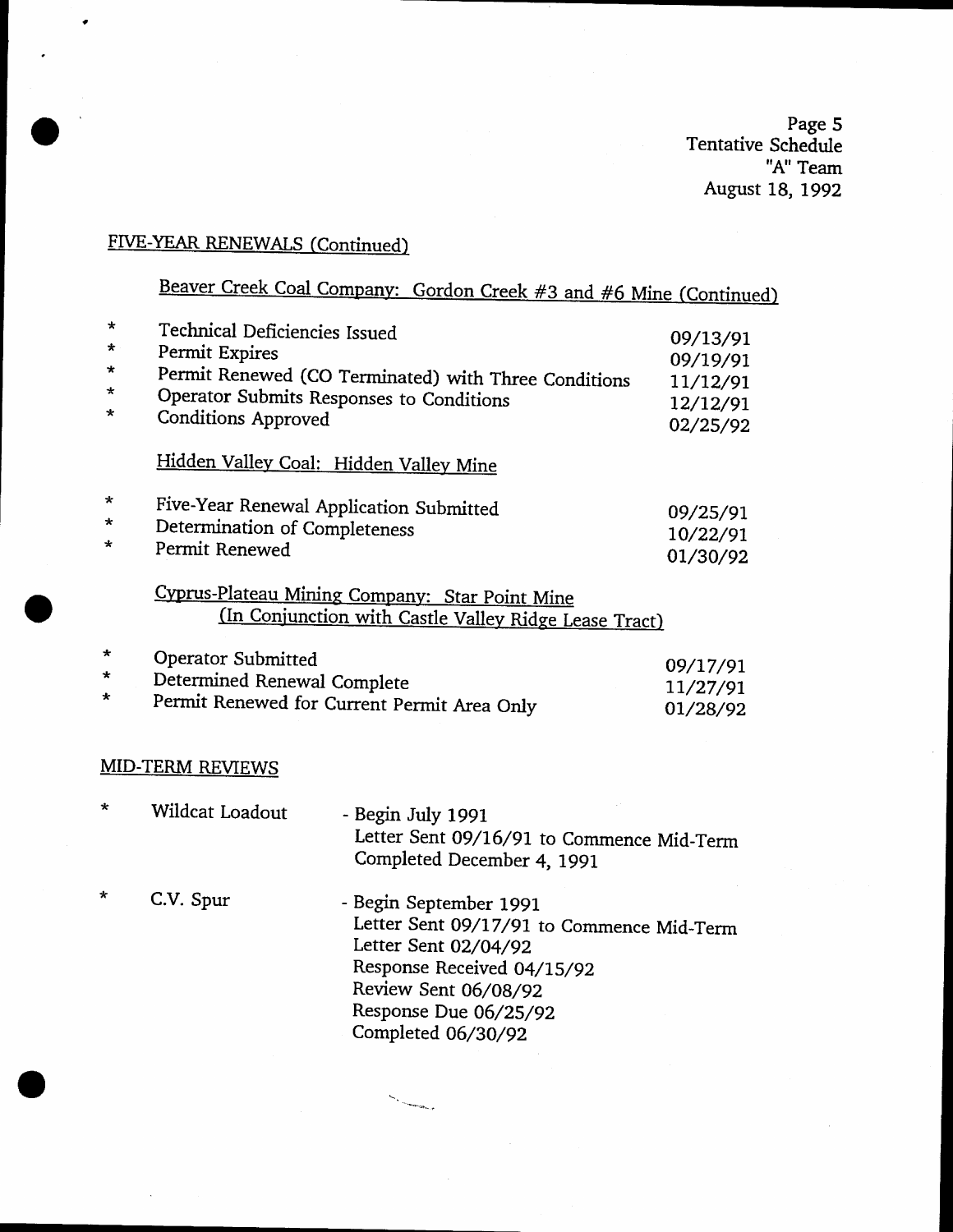Page 6 Tentative Schedule 'h" Team August 18, 1992

### MID-TERM REVIEWS (Continued)

 $\star$ Cottonwood/Wilberg - Begin September 1991 Letter Sent 09/17/91 to Commence Mid-Term Letter Senr OZ/O4/gz Response Due 03/06/92 (Extended to 03/20/92) Received 03/25/92 Review Due 07/01/92

- Gordon Creek #2, #7 & #B Done 02/26/92  $\star$
- $\star$ Trail Mountain - Begin June 1992 Due August 1992
- $\star$ Deer Creek - Begin January 1993 Due April 1993

### **LEASE TRACTS**

#### Bear Canyon Lease Tract

| $\star$ | Division Received                              |          |
|---------|------------------------------------------------|----------|
| $\star$ |                                                | 12/21/89 |
| $\star$ | Initial Completeness Review Issued to Operator | 03/01/90 |
| $\star$ | Other Agency Comments Sent to Operator         | 06/11/90 |
|         | Operator Response                              | 07/13/90 |
| $\star$ | Determined Complete                            | 09/25/90 |
| $\star$ | Technical Deficiency Sent to Operator          |          |
| $\star$ | Partial Operator Response                      | 12/04/90 |
| $\star$ | Informal Hearing                               | 01/02/91 |
| $\star$ |                                                | 02/05/91 |
| $\star$ | Response to Informal Hearing                   | 05/20/91 |
|         | **Technical Analysis                           |          |
| $\star$ | Document Sent to Washington                    |          |

\* State Permit Issued

\*\* Co-Op Mining Company drilled underground monitoring three (3) holes.<br>Consultant report forthcoming. The Federal Lease Tract Addition is delayed<br>indefinitely. Sent letter 08/04/92 stating that Federal Lease Tract cannot

 $\sim$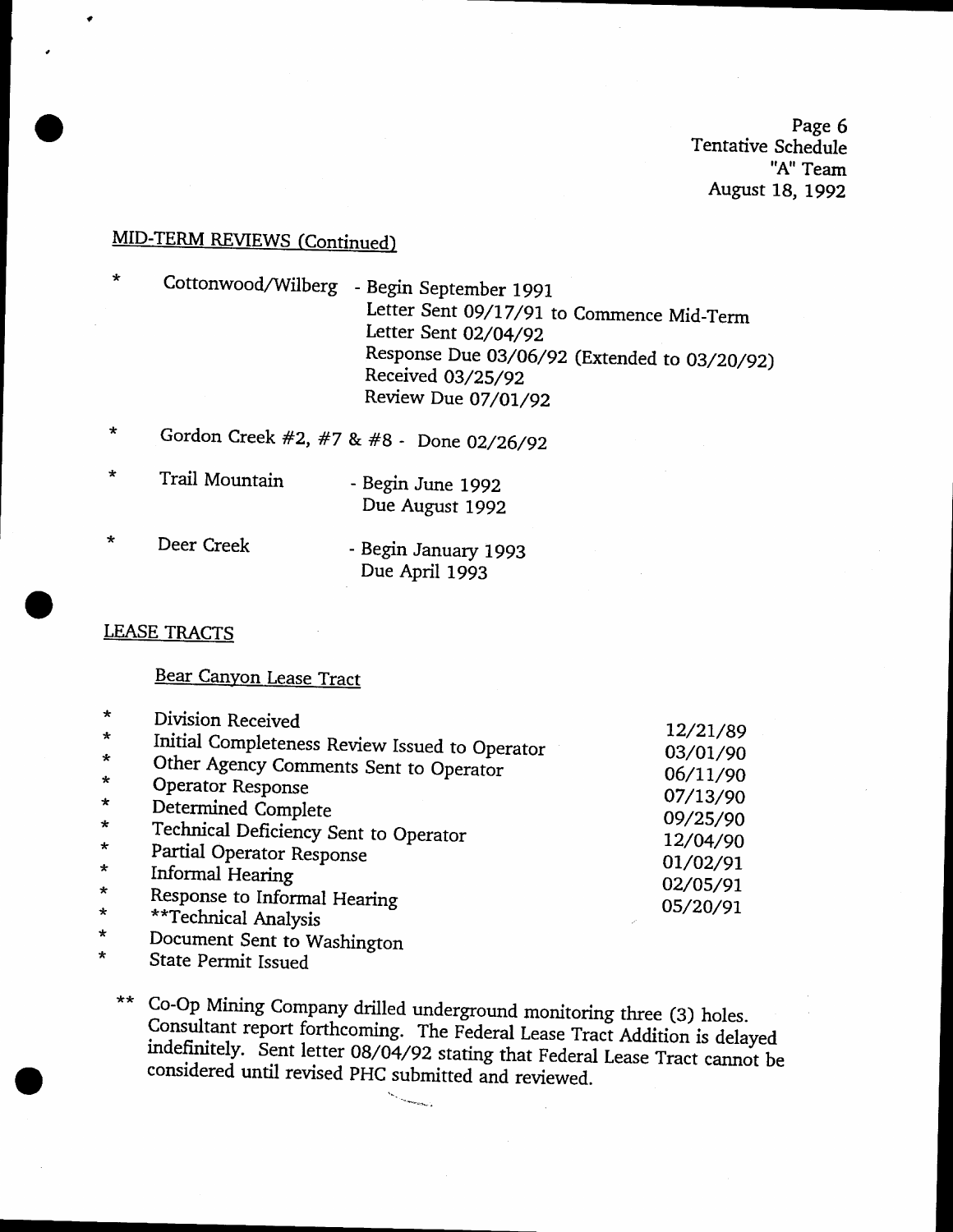page <sup>7</sup> Tentative Schedule "A" Team August 18, 1992

## **LEASE TRACTS (Continued)**

## Rilda Canyon (Deer Creek Mine)

| $\star$           | Division Received                                                         |                      |
|-------------------|---------------------------------------------------------------------------|----------------------|
| $\star$           | Initial Completeness Review                                               | 02/12/90             |
| $\star$<br>$\ast$ | (with other agency comments)<br>Partial Operator Response (hydro missing) | 05/23/90<br>10/15/90 |
| $\star$           | PHC Information Sent                                                      | 05/01/91             |
| $\star$           | Second Operator Response Sent to Division                                 | 12/26/91             |
| $\star$           | PHC Review Sent to Operator                                               | 02/10/92             |
| $\star$           | PHC Partial Operator Response<br>Update Request of Plan Sent              | 02/26/92             |
| $\star$           | Operator Response (PHC)                                                   | 03/06/92             |
| $\star$           | Division PHC Review Sent                                                  | 03/25/92             |
| $\star$           | Operator Response (PHC)                                                   | 05/15/92             |
| $\star$           | Division Concern Letter Sent                                              | 07/15/92             |
| $\star$           | Completeness Review                                                       | 07/22/92<br>10/92    |
| $\star$           | Determined Complete                                                       | 11/92                |
| $\star$           | <b>Technical Analysis</b>                                                 | 12/92                |
| $\star$<br>÷      | Sent to Washington                                                        | 01/93                |
|                   | State Permit Issued                                                       | 03/93                |

# Castle Valley Ridge Lease Tract-Star Point-In Conjunction with Five-Year Renewal

| $\star$ | Division Receives                                                                  |          |
|---------|------------------------------------------------------------------------------------|----------|
| $\star$ | Division Reviews for Completeness                                                  | 09/17/91 |
| $\star$ | Issues ICR/TD                                                                      | 05/20/92 |
|         | PHC Update Submitted                                                               | 05/15/92 |
| $\star$ | Division Review of PHC Sent                                                        | 08/04/92 |
| $\star$ | Determined Not Complete Letter Sent                                                | 08/14/92 |
|         | Sunnyside Coal Company - "B" and "C" Canyon                                        |          |
| $\star$ | Sunnyside Mine Reps Met with Division<br>Re: Permitting (Met w/Bob Burnham 5/7/92) | 03/25/92 |
| $\star$ | <b>Division Receives</b>                                                           | 11/92    |

 $S_{\alpha}$  , and  $S_{\alpha}$  , and  $S_{\alpha}$